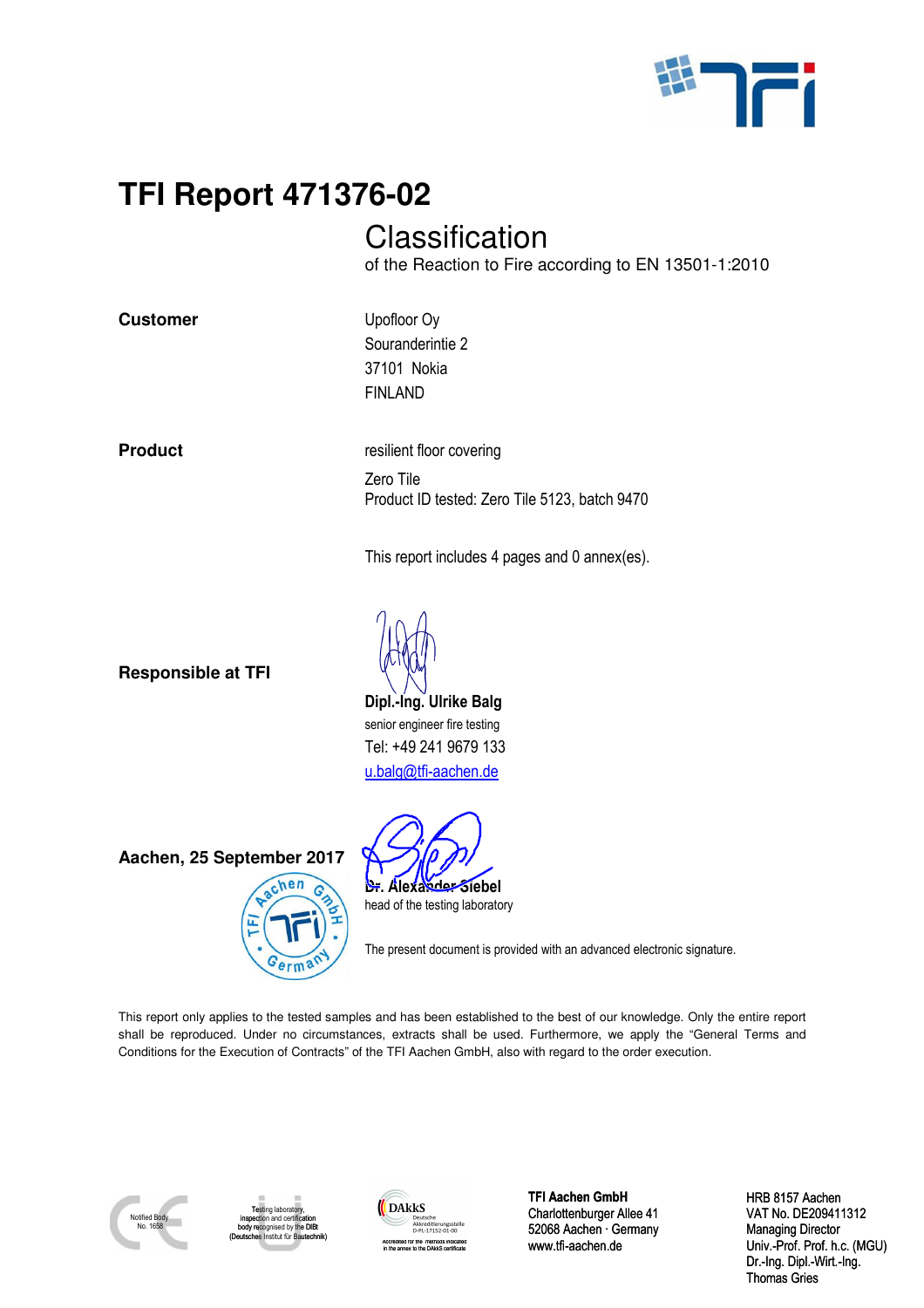

| 1 Transaction                                                                                                                                          |                                                                                                                                                        |                                                                                                                 |                                               |
|--------------------------------------------------------------------------------------------------------------------------------------------------------|--------------------------------------------------------------------------------------------------------------------------------------------------------|-----------------------------------------------------------------------------------------------------------------|-----------------------------------------------|
| Test order                                                                                                                                             |                                                                                                                                                        | Classification of the reaction to fire according to EN 13501-1:2010                                             |                                               |
| Order date                                                                                                                                             | 23 August 2017                                                                                                                                         |                                                                                                                 |                                               |
| Your reference                                                                                                                                         | S. Löytönen                                                                                                                                            |                                                                                                                 |                                               |
| Product designation(s)                                                                                                                                 | Zero Tile                                                                                                                                              | Product ID tested: Zero Tile 5123, batch 9470                                                                   |                                               |
| TFI sample number                                                                                                                                      | 17-08-0176                                                                                                                                             |                                                                                                                 |                                               |
| 2 Product specification<br>the basis for the present classification.                                                                                   |                                                                                                                                                        | The construction product is completely described in the test report mentioned under item 3. The test report prc |                                               |
| 3 Results<br>3.1                                                                                                                                       | Test reports and test results used for the classification                                                                                              |                                                                                                                 |                                               |
| <b>Test laboratory</b>                                                                                                                                 | <b>Customer</b>                                                                                                                                        | Test report no.                                                                                                 | <b>Test method</b>                            |
| TFI Aachen GmbH                                                                                                                                        | Upofloor Oy                                                                                                                                            | 471376-01<br>dated 25 September 2017                                                                            | EN ISO 9239-1:20                              |
|                                                                                                                                                        |                                                                                                                                                        |                                                                                                                 | EN ISO 11925-2:20<br>(15 s ignition time)     |
|                                                                                                                                                        |                                                                                                                                                        |                                                                                                                 |                                               |
|                                                                                                                                                        |                                                                                                                                                        |                                                                                                                 | Page                                          |
| Testing laboratory,<br>Notified Body<br>inspection and certification<br>No. 1658<br>body recognised by the DIBt<br>(Deutsches Institut für Bautechnik) | <b>DAkkS</b><br>Deutsche<br>Akkreditierungsstelle<br>D-PL-17152-01-00<br>Accredited for the methods indicated<br>in the annex to the DAkkS certificate | <b>TFI Aachen GmbH</b><br>Charlottenburger Allee 41<br>52068 Aachen · Germany<br>www.tfi-aachen.de              | HRB <sub>8</sub><br>VAT N<br>Manag<br>Univ.-I |

### **2 Product specification**

The construction product is completely described in the test report mentioned under item 3. The test report provides the basis for the present classification.

### **3 Results**

### **3.1 Test reports and test results used for the classification**

| <b>Test laboratory</b> | <b>Customer</b> | Test report no.                      | <b>Test method</b>                          |
|------------------------|-----------------|--------------------------------------|---------------------------------------------|
| <b>TFI Aachen GmbH</b> | Upofloor Oy     | 471376-01<br>dated 25 September 2017 | EN ISO 9239-1:2010                          |
|                        |                 |                                      | EN ISO 11925-2:2010<br>(15 s ignition time) |





Page 2 of 4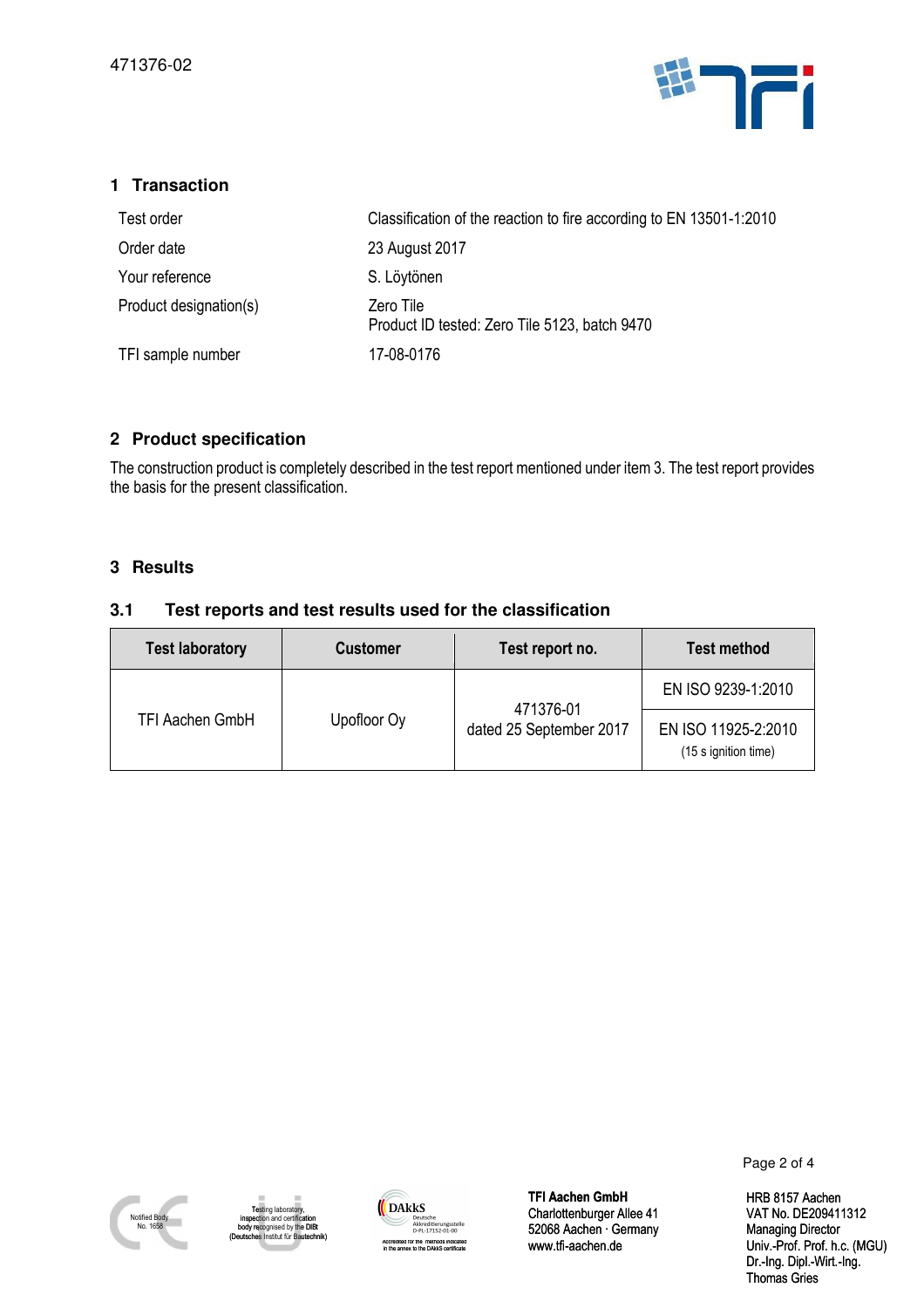

| 3.2                       | <b>Test results</b>                                                                                                                                                                      |                                                                                                           |                                                         |                                                                                                    |               |                                                                      |
|---------------------------|------------------------------------------------------------------------------------------------------------------------------------------------------------------------------------------|-----------------------------------------------------------------------------------------------------------|---------------------------------------------------------|----------------------------------------------------------------------------------------------------|---------------|----------------------------------------------------------------------|
|                           | <b>Test method</b>                                                                                                                                                                       |                                                                                                           | <b>Number of</b>                                        |                                                                                                    | <b>Result</b> |                                                                      |
|                           |                                                                                                                                                                                          | <b>Parameter</b>                                                                                          | tests                                                   | <b>Mean value</b>                                                                                  |               | <b>Requirements</b><br>fulfilled (Y/N)                               |
| Product                   | EN ISO 9239-1:2010                                                                                                                                                                       |                                                                                                           | Average critical<br>heat flux [kW/m <sup>2</sup> ]<br>3 | 9.8                                                                                                |               |                                                                      |
|                           |                                                                                                                                                                                          | Integrated smoke<br>value [% x min.]                                                                      |                                                         | 30                                                                                                 |               |                                                                      |
|                           | EN ISO 11925-2:2010                                                                                                                                                                      | Flame tip<br>$< 150$ mm                                                                                   | 6                                                       |                                                                                                    |               | Y                                                                    |
| $B_{fl}$<br>s1            | regard to the reaction to fire:<br>The additional classification with regard to the smoke development is:<br>The additional classification with regard to burning droplets/particles is: |                                                                                                           |                                                         |                                                                                                    |               |                                                                      |
|                           | The format of the reaction to fire classification for floor coverings is:                                                                                                                |                                                                                                           |                                                         |                                                                                                    |               |                                                                      |
|                           | <b>Reaction to fire</b><br>Smoke development<br>$B_{fl}$<br>S                                                                                                                            |                                                                                                           | 1                                                       |                                                                                                    |               |                                                                      |
|                           | Classification of the reaction to fire: $B_{fi}$ - s1                                                                                                                                    |                                                                                                           |                                                         |                                                                                                    |               | Page 3 of 4                                                          |
| Notified Body<br>No. 1658 | Testing laboratory,<br>inspection and certification<br>body recognised by the DIBt<br>(Deutsches Institut für Bautechnik)                                                                | <b>DAkkS</b><br>Deutsche<br>Accredited for the methods indicated<br>in the annex to the DAkkS certificate | Akkreditierungsstelle<br>D-PL-17152-01-00               | <b>TFI Aachen GmbH</b><br>Charlottenburger Allee 41<br>52068 Aachen · Germany<br>www.tfi-aachen.de |               | <b>HRB 8157 Aa</b><br>VAT No. DE2<br>Managing Dire<br>Univ.-Prof. Pr |

## **3.3 Classification and field of application**

| <b>Reaction to fire</b> |   | Smoke development |  |  |
|-------------------------|---|-------------------|--|--|
| Dfl                     | - |                   |  |  |